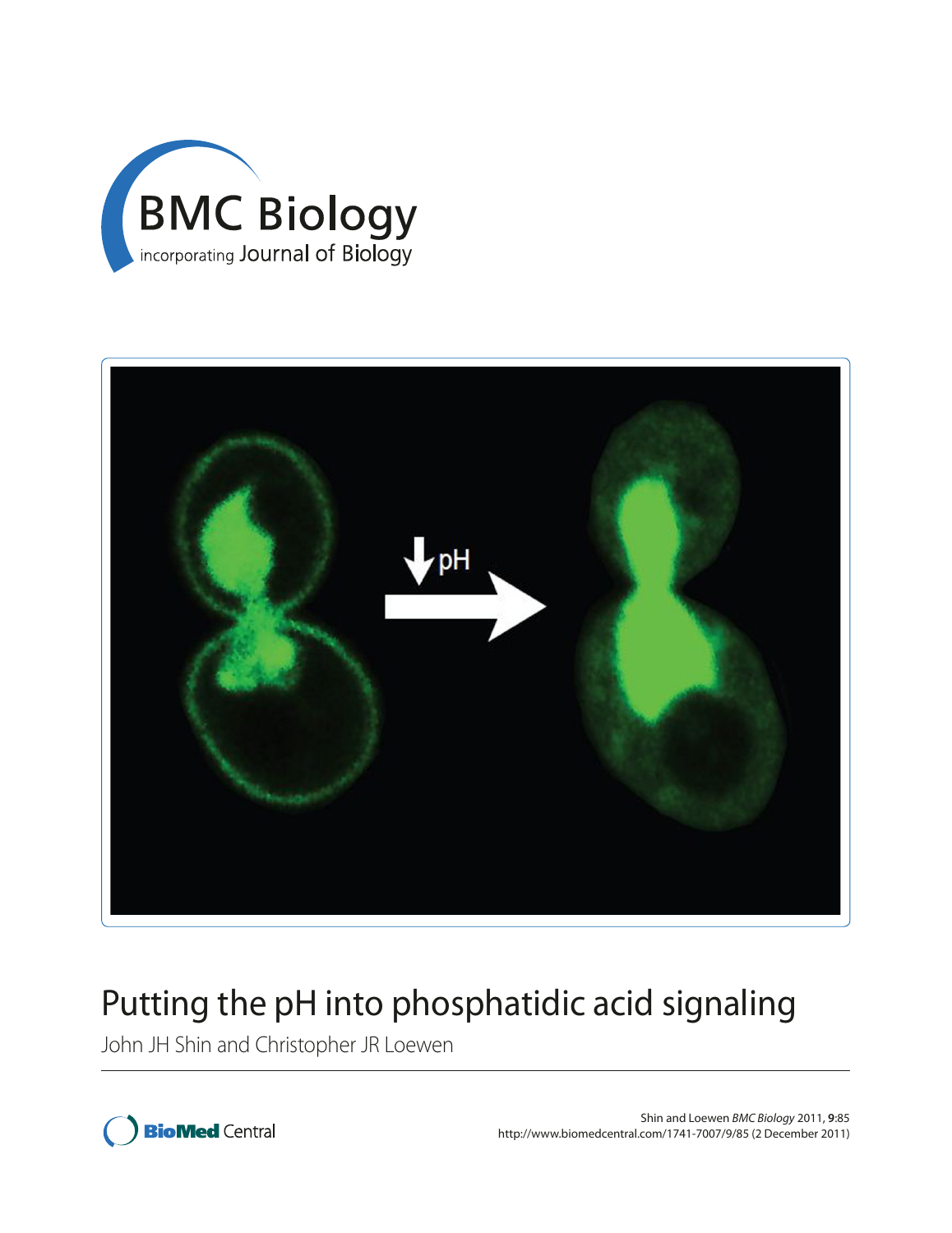

**R E V I E W Open Access**

# Putting the pH into phosphatidic acid signaling

John JH Shin and Christopher JR Loewen\*

# **Abstract**

The lipid phosphatidic acid (PA) has important roles in cell signaling and metabolic regulation in all organisms. New evidence indicates that PA also has an unprecedented role as a pH biosensor, coupling changes in pH to intracellular signaling pathways. pH sensing is a property of the phosphomonoester headgroup of PA. A number of other potent signaling lipids also contain headgroups with phosphomonoesters, implying that pH sensing by lipids may be widespread in biology.

Lipids are best known for their structural role in forming lipid bilayers in cells, which facilitates inter- and intracellular compartmentalization. However, prominent roles for several lipids in signal transduction have also emerged in the past decade [1-3]. Phosphatidic acid (PA) is an anionic lipid consisting of a negatively charged phosphomonoester headgroup attached to a hydrophobic diacylglycerol backbone (Figure 1). It is present in all organisms and serves as a key intermediate in the synthesis of neutral lipids (di- and triacylglycerol) and all glycerophospholipids [4-6]. These include phosphatidylserine (PS), phosphatidylethanolamine (PE), phosphatidylcholine (PC), phosphatidylinositol (PI), and the phosphatidylinositol phosphates (PIPs), which together make up the bulk of cellular membranes (Figure 1) [4,5]. In addition, PA is emerging as an important signaling lipid.

Signaling lipids in general are thought to act by binding effector proteins and recruiting them to a membrane, which regulates the proteins' activity in cellular pathways. Binding is primarily dependent on the concentration of the lipid in the bilayer. Changes in lipid concentration induced by lipid-modifying enzymes in response to upstream signals generate downstream signaling responses

\*Correspondence: christopher.loewen@ubc.ca

University of British Columbia, 2350 Health Sciences Mall, Vancouver, BC, Canada, V6T 1Z3



PLD activation is the best-characterized route by which cells generate PA in signaling responses [8,9]. In mammalian cells, PLD is a potent regulator of the Ras signaling pathway, which is strongly implicated in cancer and well known to regulate cell proliferation, differentiation and apoptosis [10,11]. In this case, stimulation by epidermal growth factor results in increased activity of PLD at the plasma membrane and generation of localized PA at this site [10]. Generation of PA leads to the binding and recruitment of the effector protein Son of sevenless (Sos) to the plasma membrane, which leads to Ras activation [10]. Similarly, the kinase Raf-1 is activated by PA generated by PLD, which results in activation of downstream mitogen-activated protein kinase signaling [12-14]. In addition, PA can bind and activate the mammalian target of rapamycin (mTOR), a protein kinase well known for its roles in cell survival and cancer [15,16]. This activation by PA has also been linked to PLD regulation [17]. Sphingosine kinase, which has important roles in cell growth, calcium homeostasis and cell movement [18], is also regulated by PLD- and PAdependent recruitment to intracellular membranes [19]. In yeast, PA signaling is required for sporulation, the yeast equivalent of gametogenesis [20,21]. PLD is responsible for generating PA during this event, which activates the membrane recruitment of the SNARE protein Spo20, which in turn drives formation of the prospore membrane [20-22].

PA signaling has also been strongly implicated in numerous other cellular processes, including vesicular trafficking, cytoskeletal dynamics and stress responses [3,23]. Despite the detailed characterization of the many pathways regulated by PA, the mechanisms underlying its



© 2011 Shin and Loewen; licensee BioMed Central Ltd. This is an Open Access article distributed under the terms of the Creative Commons Attribution License (http://creativecommons.org/licenses/by/2.0), which permits unrestricted use, distribution, and reproduction in any medium, provided the original work is properly cited.

Department of Cellular and Physiological Sciences, Life Sciences Institute,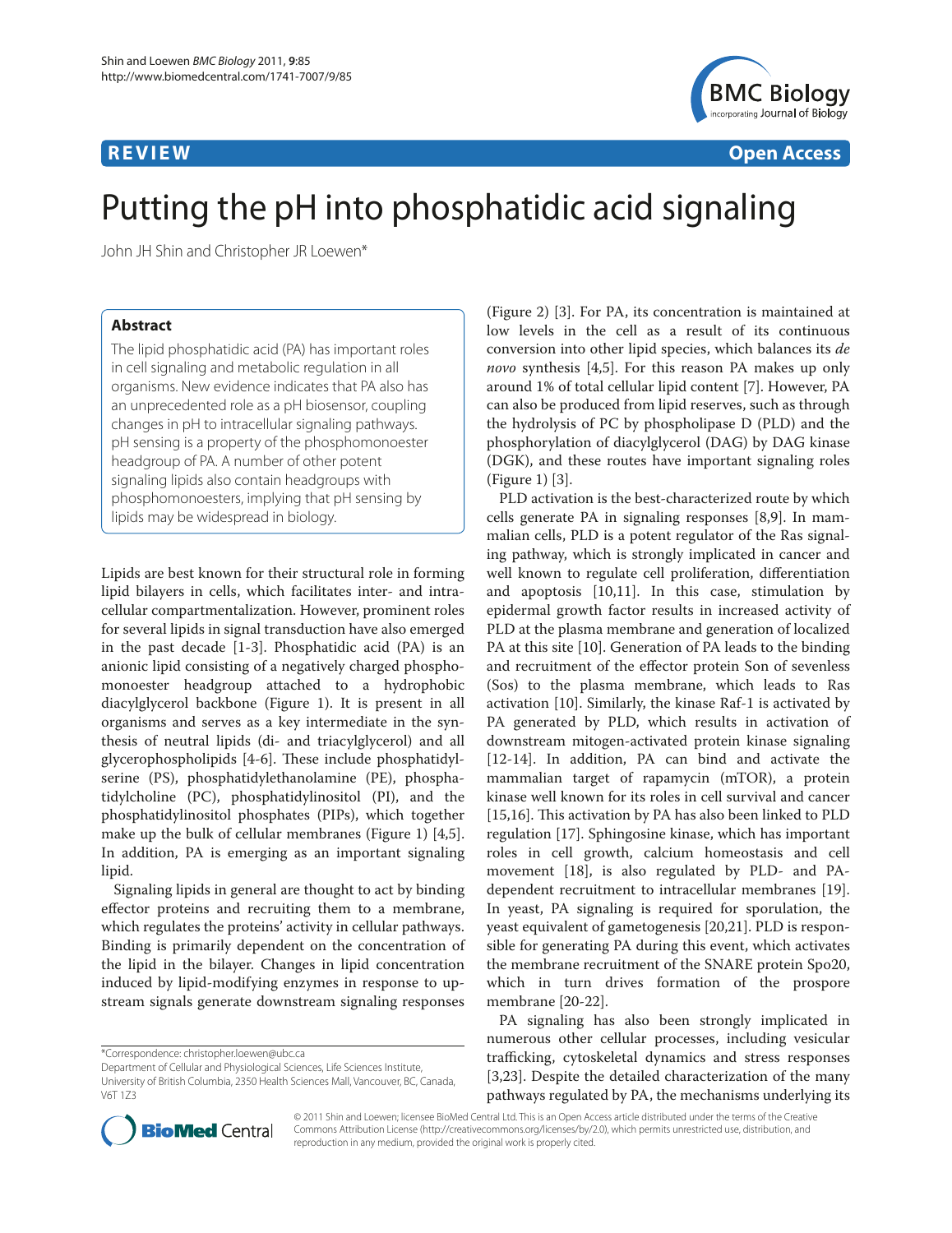



binding to effector proteins are not well understood. An important question is how do proteins recognize PA over other abundant anionic lipids, such as PS and PIPs. A second and related question is how is PA in a particular membrane recognized over PA in another, as the lipid is present in most intracellular membranes at similar concentrations, but binding of effectors appears to be membrane specific [12,24]. Answering these questions is critical to understanding the regulation of PA signaling and is of clinical importance because of emerging roles for PA and its protein effectors in disease, especially cancer [16,17,25]. In this review, we will discuss these questions by introducing how charge and pH govern effector binding and how PA signaling is regulated by intracellular pH.

### **Interaction of proteins with phosphatidic acid**

We will start by discussing how PA interacts with its effector proteins and how specificity is likely to be achieved. PA effectors are different from other lipidbinding proteins because they lack an obvious conserved

primary amino acid sequence [23,26]. Instead, binding to PA is generally specified through nonspecific electrostatic interactions between clusters of positively charged amino acids in the protein and the negatively charged phosphomonoester headgroup of PA [14,20,24,26-28]. In addition, most PA-binding domains also contain interspersed hydrophobic residues that are thought to facilitate membrane association through their insertion into the bilayer [26,29]. PS is another negatively charged lipid that is nearly 10-fold more abundant than PA in cells and is the predominant anionic species in the plasma membrane, comprising around 34% of total plasma membrane phospholipids; and PS effectors also employ similar binding strategies [7,26]. Yet rarely do PA effectors also bind PS. A key question, therefore, is how is specificity for PA achieved?

PA is unique among phospholipids in that it contains a phosphomonoester headgroup rather than the phosphodiesters in other phospholipids such as PS, in which the phosphate group is also linked to a serine (Figure 1). Work by Kooijman *et al.* [27] revealed that the charge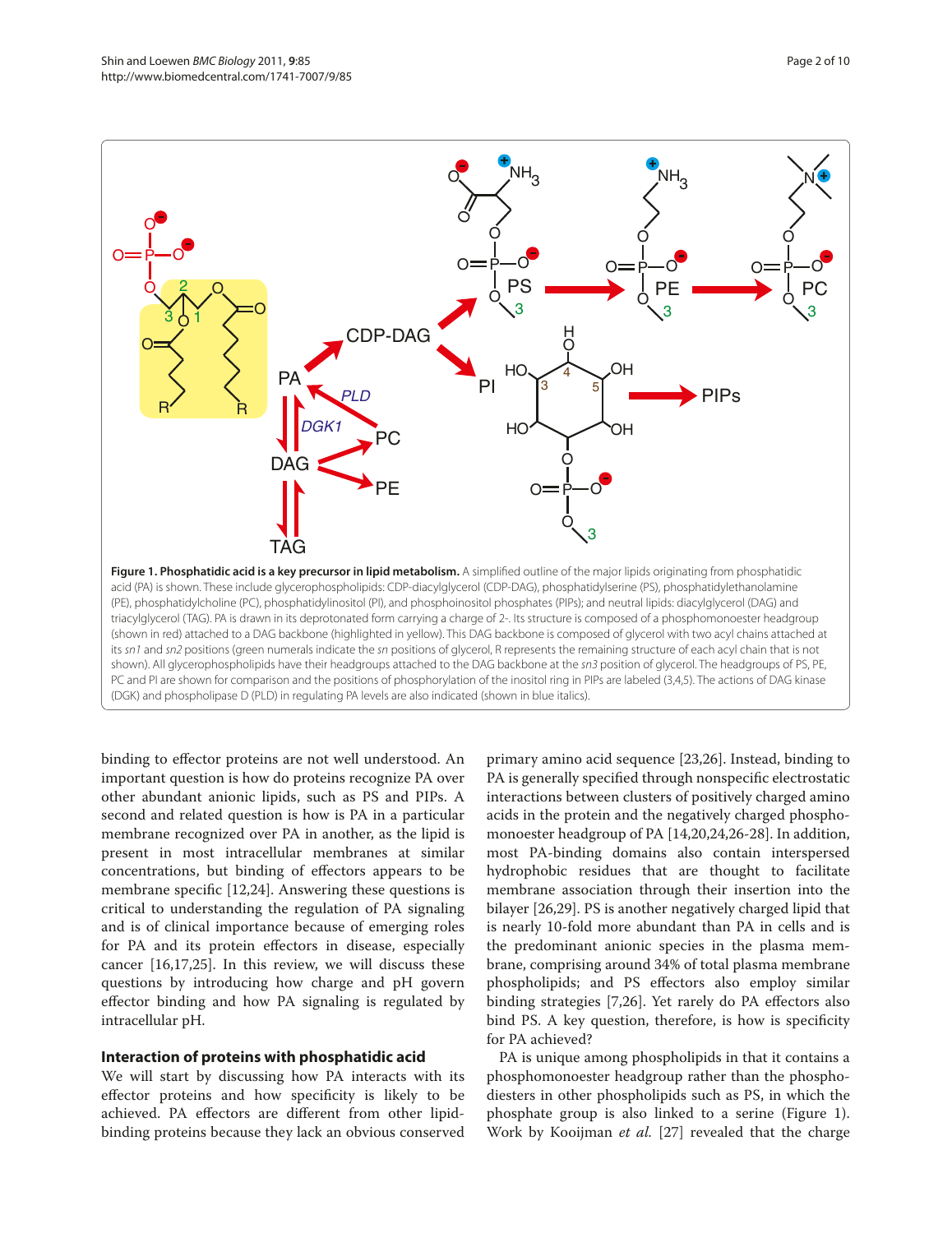

state of the phosphomonoester in PA, compared to that of other anionic lipids, is key to achieving specificity in effector binding. Kooijman *et al.* [30] first shed light on the nature of PA recognition by using 31P-NMR to study the ionization state of PA and lysophosphatidic acid (LPA) in model membrane bilayers. LPA, like PA, has a phosphomonoester headgroup, but differs in that its second acyl chain is replaced by a hydroxyl group (Figure 3a). Kooijman *et al.* discovered that LPA has a significantly lower  $pK_a$  than PA (7.5 for LPA compared with 7.9 for PA) and therefore carries significantly greater negative charge at physiological pH  $[30]$  (p $K_a$  is the negative logarithm of the ionization constant of an acid). This difference was attributed to hydrogen bonding between the phosphomonoester of LPA and the hydroxyl group replacing its missing acyl chain (Figure 3a). Interestingly, inclusion of PE, another excellent hydrogenbond donor, in model membranes lowered the  $pK_{a}$  values of both PA and LPA even further, to the same value of 6.9. On this evidence, the authors proposed a model in which hydrogen bonding of the effector protein to the phosphomonoester of PA enables it to carry a greater negative charge at physiological range [30]. Hydrogen bonding between the hydroxyl oxygens of PA and hydrogen-bond donors, such as the primary amines of PE, results in destabilization of the remaining proton of the phosphate, probably as a result of increased competition for oxygen electrons (Figure 3b). This facilitates the

dissociation of this proton, which ultimately increases the negative charge of PA.

Lysines and arginines in proteins also represent an excellent source of hydrogen-bond donors because of their primary amines. Therefore, a key question was whether hydrogen bonding between the phosphomonoester of PA and lysines and arginines in PA-binding domains had a role in binding specificity. Kooijman *et al.* [29] demonstrated that small peptides composed of lysine and arginine residues also increase the charge of PA, probably as a result of hydrogen bonding. This culminated in the proposal of the 'electrostatic/hydrogenbond switch mechanism', which provides an elegant explanation of how PA effectors specifically recognize PA [29]. In this model a PA-binding protein is initially attracted to a negatively charged membrane bilayer as a result of electrostatic interactions. The protein then randomly samples the bilayer until it encounters protonated PA, which possesses a charge of 1-. Once in contact, the basic amino acids of this protein hydrogen bond with the phosphomonoester of PA to cause dissociation of its remaining proton (Figure 3b). This results in a switch in charge from 1- to 2-, which strengthens the electrostatic interaction and locks the protein onto deprotonated PA. This unique property explains the specificity of effectors for PA over other negatively charged lipids such as PS. The latter has a phosphodiester with a maximum charge of 1- (Figure 1) that does not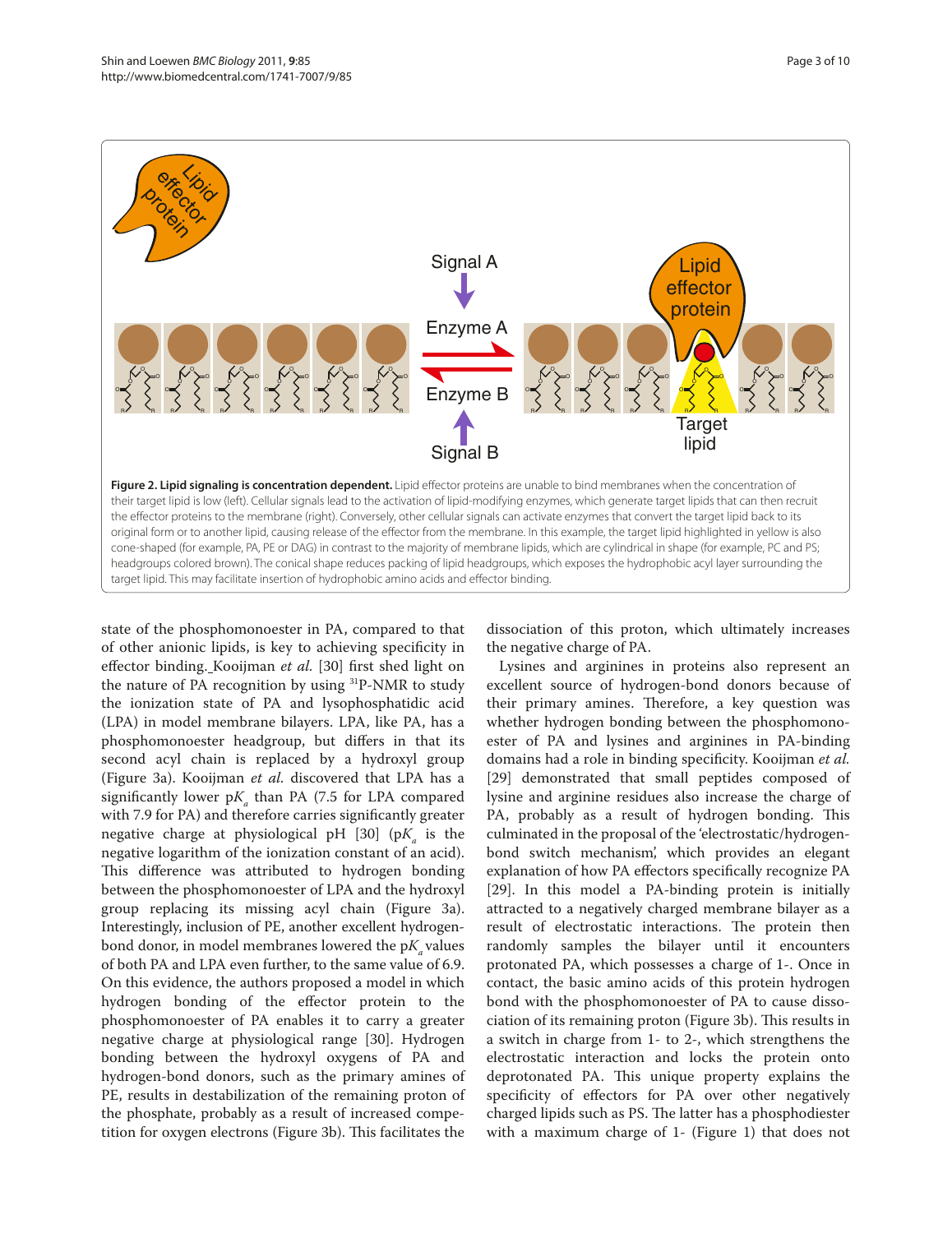change over the physiological range, making electrostatic/hydrogen-bond switching irrelevant. Thus, PA effectors favor binding to PA over PS because of the higher negative charge of PA and the stronger electrostatic interactions.

The role of arginine as a hydrogen-bond donor in PAeffector interaction is exemplified by work on the FKBP12-rapamycin binding (FRB) domain of mTOR, one of the few characterized PA-binding domains to have been co-crystallized with PA. Veverka *et al.* [31] crystallized the FRB domain bound to soluble PA containing short acyl chains. From this crystal structure, it was found that a patch of only five solvent-exposed amino acids were active in PA docking. Of these, only a single basic amino acid, an arginine, was absolutely required for binding. This agrees with the original characterization of PA binding to mTOR, where mutation of this arginine

significantly inhibited PA binding [15]. Veverka *et al.* also showed that the arginine is in close proximity to the headgroup of PA and forms a positively charged patch, which the phosphomonoester interacts with. This close proximity should therefore allow hydrogen bonding between the primary amine of arginine and the phosphomonoester of PA, in agreement with the electrostatic/ hydrogen-bond switch model [29]. Furthermore, the PAbinding site in the FRB domain is a shallow pocket that is also lined with hydrophobic residues that would be able to penetrate into hydrophobic insertion sites surrounding PA [31]. The shallowness of the pocket also implies that lipids with bulkier headgroups - for example, PS and PIPs - would encounter steric hindrance, which would not be the case for PA.

Lastly, the small cross-sectional area of the phosphomonoester headgroup of PA relative to the DAG backbone gives PA a cone-shaped structure (Figure 2), making PA the only cone-shaped anionic lipid in the cell and distinguishing it yet further from PS, which is a cylindrically shaped lipid [32,33]. The cone shape prevents tight packing of PA's headgroup with the headgroups of neighboring lipids, which exposes the hydrophobic acyl layer of the bilayer surrounding PA. This loose packing provides an excellent site for insertion of hydrophobic amino acids of PA effectors, which facilitates their binding to the membrane (Figure 2) [32,33]. For example, PA stimulates penetration of dynamin into the acyl layer of membranes even though dynamin does not directly bind PA [34].

PE is also a cone-shaped lipid, but differs from PA in that it is neutral at physiological pH [32]. As part of their work on PA effector specificity, Kooijman *et al.* [29] found that incorporation of PE into PA-containing liposomes enhanced specific binding of Raf kinase to PA. A role for PE in PA-effector binding was also demonstrated by Young *et al.* [28] for binding of a transcriptional repressor in yeast, Opi1, which will be discussed in more detail in the next section. As we saw earlier, one reason for the enhancement in binding by PE could be through increasing the charge on PA by its role as a hydrogenbond donor (Figure 3b); but its conical shape may also facilitate the bilayer-insertion of hydrophobic residues of PA effectors, which also contribute to binding. PS, in contrast, because of its cylindrical shape, does not facilitate binding in this way. Together, all these findings indicate that effector recognition of PA is achieved through a combination of electrostatic/hydrogen-bond switching and the availability of hydrophobic insertion sites in the bilayer surrounding PA.

### **Phosphatidic acid is a pH biosensor in yeast**

There are two main reasons to suspect that PA could act as an intracellular  $pH$  sensor. First, the  $pK_a$  of the

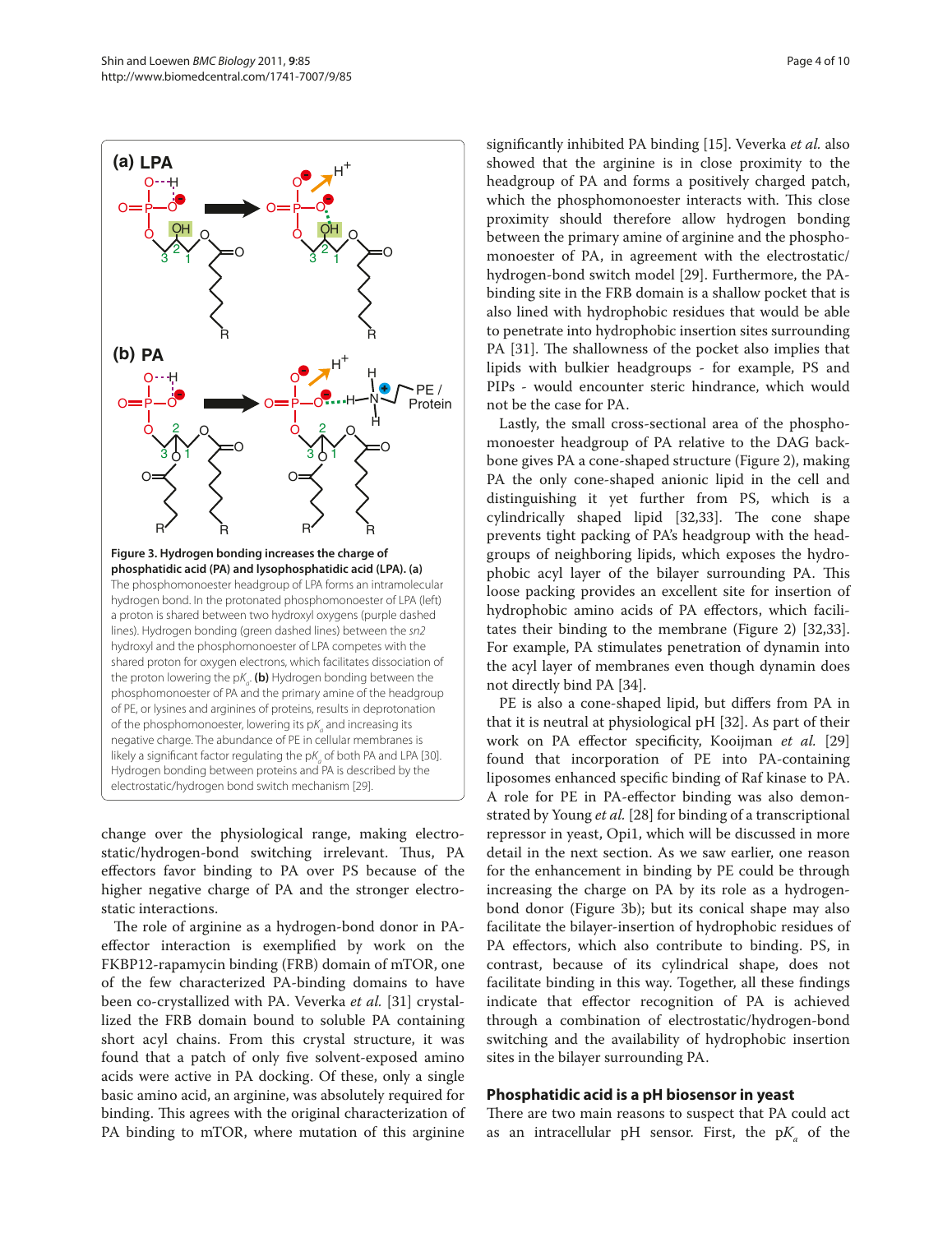phosphomonoester headgroup is within physiological range (6.9 to 7.9) [30]. The  $pK_a$  is the negative logarithm of the ionization constant (K) of an acid and is equal to the pH at which half of the acid molecules are ionized. For example, if the  $pK_a$  of PA is equal to 7, at  $pH$  7 it will be 50% deprotonated. This means that 50% of the PA molecules will carry a net charge of 1- and 50% will be 2-. If the pH changes one pH unit in either direction, to pH 6 or pH 8, PA will be approximately 90% protonated or approximately 90% deprotonated, respectively. Thus, because of its  $pK_a$ , PA is poised to change its protonation state maximally in response to physiological changes in intracellular pH. Second, the electrostatic/hydrogenbond switch mechanism predicts that PA effectors will have higher affinity for deprotonated over protonated PA. Thus, protein effectors have the capacity to detect changes in the levels of deprotonated PA in response to changes in pH, which cells can then exploit in signaling pathways. Together, these features suggest that PA is a pH biosensor.

Such a role for PA was recently shown by Young *et al.* [28] through a genome-wide screen in yeast to identify new regulators of PA signaling. In yeast, PA in the endoplasmic reticulum regulates expression of genes controlling phospholipid synthesis and lipid metabolism. It does this through binding and sequestering a transcriptional repressor, Opi1, outside the nucleus on the cytoplasmic leaflet of the endoplasmic reticulum. When PA in the endoplasmic reticulum is depleted, Opi1 is released and translocates to the nucleus, where it coordinately represses transcription of more than 30 genes, thus enabling global repression of lipid metabolism [24,35]. *INO1* is the most highly regulated of these genes and is responsible for the synthesis of inositol, which is critical for the cell [35]. Hence, any defect in binding between Opi1 and PA results in the constant repression of *INO1* and the inability to synthesize inositol. This makes inositol auxotrophy (the inability to grow in medium lacking inositol) an ideal screening phenotype for finding mutants with dysregulated PA signaling [28,36].

Young *et al.* [28] discovered that mutants with defects in the regulation of cytosolic pH were highly enriched in their inositol auxotrophy screen. The genes involved included those for both the major regulators of pH in yeast - the plasma membrane proton ATPase (Pma1) and the vacuolar proton ATPase (V-ATPase) [37]. Pma1 functions as the master regulator of cytosolic pH in yeast by pumping protons produced by glycolysis in the cytosol out of the cell. In this role, Pma1 consumes nearly 20% of total cellular ATP and is the most abundant plasmamembrane protein in yeast [38,39]. The V-ATPase also contributes to cytosolic pH regulation by pumping protons from the cytosol into the vacuole and by

regulating trafficking of Pma1 to the plasma membrane [37]. Thus, mutants defective in either Pma1 or V-ATPase activity are sensitive to acidification of the cytosol [37]. The normal cytosolic pH of yeast cells is rigorously maintained at a pH around 7.2, despite sometimes harshly acidic extracellular conditions [39,40]. Young *et al.* exploited a hypomorphic mutant of Pma1 that was incapable of maintaining physiological pH under conditions of extracellular acid stress and showed that cytosolic acidification correlated with repression of lipid metabolism genes. This was due to the release of Opi1 from the endoplasmic reticulum under conditions of cytosolic acidification. They also showed that binding of Opi1 to PA *in vitro* was dependent on pH, where binding decreased with acidification from a pH of around 7 to one of about 6. Using a non-titratable methylated derivative of PA, Young *et al.* [28] demonstrated that the pH effect on binding was due to a change in the protonation state of PA. Thus, Opi1 has greater affinity for deprotonated PA at higher pH, which is consistent with the electrostatic/hydrogen-bond switch model (Figure 4).

A remaining question was the physiological function of pH-sensing by PA. Yeast are highly sensitive to glucose availability in their environment because it is their preferred energy source [41]. One response to glucose withdrawal is cytoplasmic acidification, which results from the rapid inactivation of both Pma1 and the V-ATPase [37,38,42]. Young *et al.* [28] found that Opi1 was released from the endoplasmic reticulum and translocated to the nucleus upon glucose starvation. Opi1 translocation was dependent on cytoplasmic pH and correlated with a drop below a pH of around 6.9, consistent with the decreased affinity of Opi1 for protonated PA. Thus, PA is a pH biosensor that coordinates nutrient sensing and cell-growth signaling by regulating the synthesis of new membranes.

# **pH sensing by phosphatidic acid in animal cells**

The appropriate cytosolic pH must be rigorously maintained in all cells, not just those of yeast, because of the massive generation of protons and other metabolic acids by core metabolic processes [39,43]. Although pHsensing by PA in yeast has now been demonstrated, a key question is how relevant are lipid pH biosensors to signaling and metabolic regulation in animals. In most animal cells, cytosolic pH is primarily regulated by Na+/ H+ exchangers in the plasma membrane, which export protons from the cytoplasm through passive exchange with extracellular Na<sup>+</sup> generated by Na<sup>+</sup>K<sup>+</sup>-ATPases [43]. Maintaining a distinct cytoplasmic pH is essential for optimal cellular metabolism, growth and proliferation [43,44]. Cytoplasmic acidification, for example, results in the blockage of secretion and endocytosis and prevents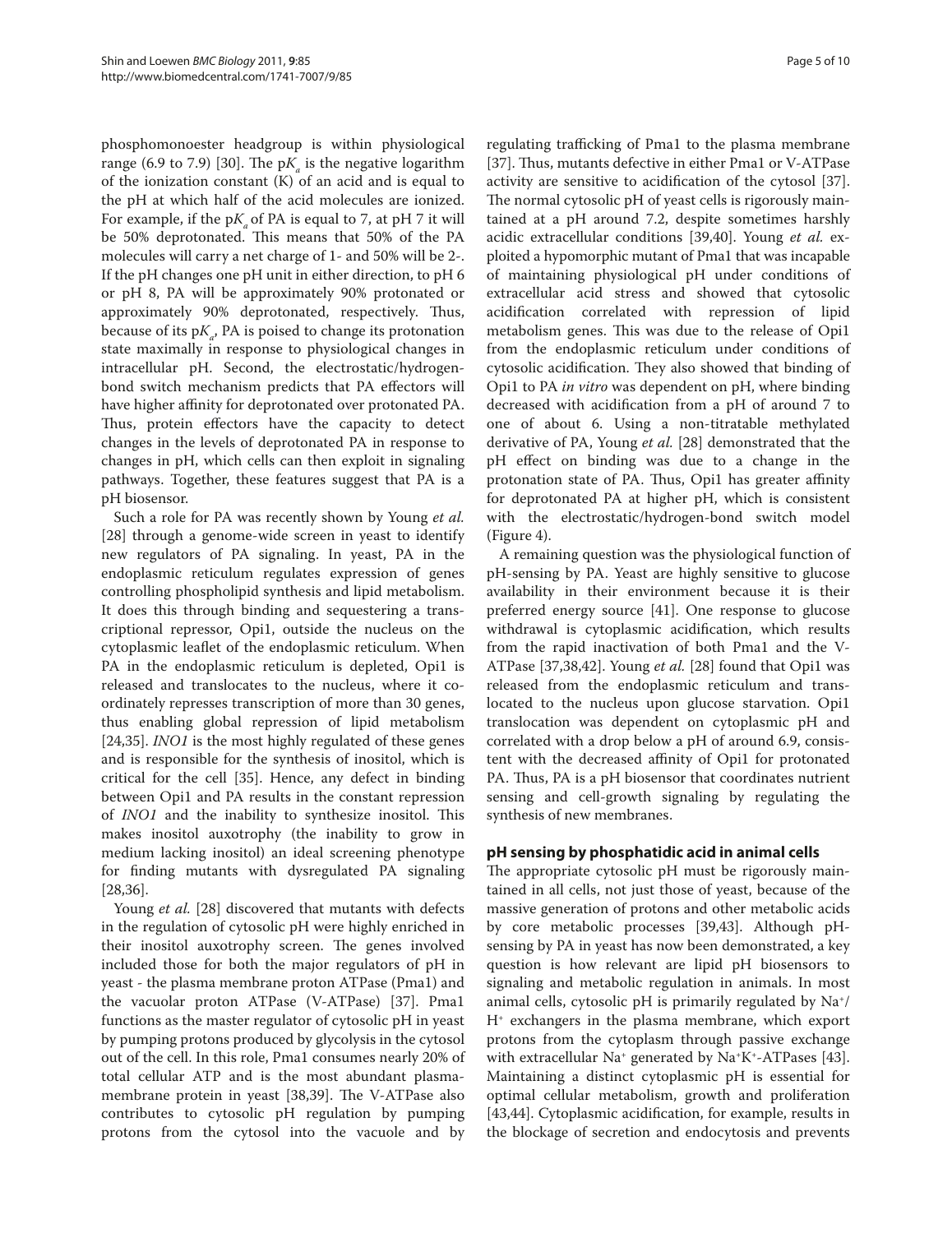

transition from  $G_0$  to S phase of the cell cycle [45-47]. Cytoplasmic acidification is also linked to induction of apoptotic pathways and has important ties to cancer [44,48]. Along with regulating bulk cytoplasmic pH, localized  $Na^*/H^+$  exchanger activity in regions of the plasma membrane also generates alkalinized pH microdomains that regulate the actin cytoskeleton and are necessary for cell polarization [49-51]. Increased Na+/H+ exchanger activity in the growth cone of neurons compared with the cell body causes elevated local cytoplasmic pH, which results in increased polarization/ extension of neurites [51]. Na+/H+ exchanger activity is also upregulated in post-synaptic membranes during neuronal activity where it negatively regulates dendritic spine growth [52]. Increased  $Na^+/H^+$  exchanger localization to this membrane lowers the extracellular pH of the synaptic cleft, which inhibits pH-sensitive synaptic proteins that are responsible for spine growth, while at the same time alkalinizing cytoplasmic pH locally [52].

The intracellular pH of organelles varies widely. The endoplasmic reticulum, nucleus and peroxisomes lack an intrinsic pH regulatory system and are instead indirectly regulated by  $\text{Na}^+/\text{H}^+$  exchanger activity. Therefore, these organelles possess an intracellular pH of around 7.2, equivalent to that of the cytosol [39,43]. Mitochondria, in

contrast, have an alkaline intracellular pH of around 8 that is maintained by the extrusion of protons across the inner mitochondrial membrane as a result of respiratory chain activity [43]. The intracellular pH of secretory and endocytic organelles becomes increasingly acidified along their pathways. For example, the luminal pH along the pathway from endoplasmic reticulum to secretory granule progressively decreases from around 7.2 to 5.5, while the difference in pH between early endosomes and lysosomes decreases from around 6.3 to 4.7 [43]. This gradual acidification is thought to result from a combination of two factors. First, the activity of V-ATPases found in these organelles may increase progressively through these pathways, resulting in higher proton accumulation and acidification [39,43]. Second, the degree of membrane permeability to protons and counter-ions may decrease progressively in these pathways, also contributing to lowering of luminal pH [43].

That intracellular pH is tightly regulated, and that a particular pH can exist as cytoplasmic microdomains in response to stimuli or through intracellular compartmentalization by organelles, implies that lipid pH biosensors such as PA could have important roles in this regulation. The work of Simons *et al.* [53] provides a tantalizing first glimpse into a probable role for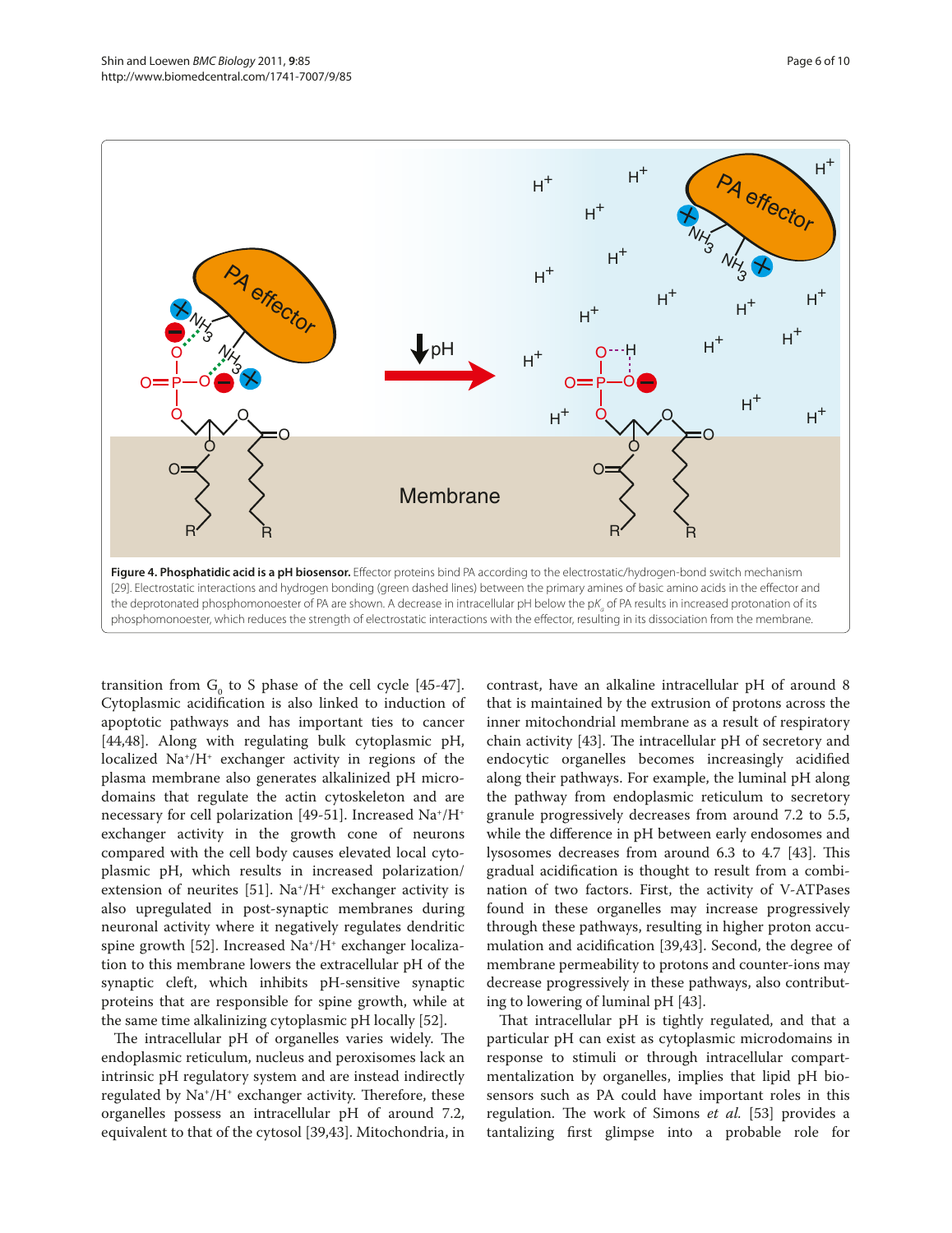pH-sensing by PA in the regulation of cell polarity in *Drosophila*. As part of a well-defined Wnt-signaling pathway, the protein dishevelled (Dsh) is recruited to the plasma membrane by frizzled (Fz) to facilitate the development of planar cell polarity, which is also important in the embryonic development of animals other than the fly [54]. Simons *et al.* performed a genome-wide RNA interference screen in *Drosophila* to identify genes required to maintain recruitment of a Dshgreen fluorescent protein fusion to the plasma membrane. Involvement of pH was shown as recruitment of Dsh was lost in Na<sup>+</sup>/H<sup>+</sup> exchanger knockdown mutants, which had altered cytoplasmic pH. A role for PA in this process is suggested by the binding of a basic domain of Dsh to PA *in vitro* through a cluster of basic amino acids that are also required for Dsh membrane localization *in vivo*. Consistent with the electrostatic/hydrogen-bond switch mechanism, this work [53] strongly implies that Dsh binds to deprotonated PA *in vivo*, binding that is dependent on cytoplasmic pH and the protonation state of the lipid. Dsh recruitment by PA *in vivo* was not demonstrated in this study, but it is exciting to speculate that PA has a role as a pH biosensor in the regulation of planar cell polarity in fly and other animal cells.

### **Targeting phosphatidic acid effectors to membranes**

Phosphatidic acid is present at low levels in virtually all cellular membranes [28,55]. However, PA effectors often localize exclusively to specific intracellular membranes [12,20,24,56]. An important question then is how is PA in a particular membrane recognized over PA in another? One obvious mechanism is for the cell to generate locally higher concentrations of PA, which facilitate effector recruitment. As mentioned earlier, regulated activation of enzymes such as PLD and DGK in a particular membrane is sufficient to provide such a signal for the recruitment of effectors such as the Raf and mTOR kinases [3]. And of course, regulating the localization of the lipid-modifying enzymes is a prerequisite. A clear example again comes from yeast, in which PLD changes its localization from being diffusely cytoplasmic in vegetative cells to localizing to prospore membranes during sporulation [21].

PA effectors can also be targeted to specific membranes through cooperative binding of the lipid with additional cofactors, such as membrane-anchored proteins or other lipids [1,23]. Opi1, for example, binds and senses changes in PA in the endoplasmic reticulum of yeast specifically by binding to the integral endoplasmic reticulum membrane protein Scs2 in addition to PA [24]. In fact, deletion of *SCS2* results in release of Opi1 from the endoplasmic reticulum and its translocation to the nucleus, which indicates that binding to PA alone is not sufficient to retain it on the endoplasmic reticulum [57].

When the PA-binding domain of Opi1 is expressed on its own in yeast it localizes to the plasma membrane, the location of the predominant pool of PA in yeast [24,55]. Thus, Scs2 is a cofactor that tethers Opi1 to the endoplasmic reticulum, enabling Opi1 to sense PA there. Several PA effectors also contain additional binding sites for other lipids, such as the PIPs [23]. As we discuss later, this important class of signaling lipids comes in a variety of forms, with each form localized to a particular intracellular membrane [58]. The use of PIPs as cofactors should also enable tethering of PA effectors to particular membranes, but studies are needed to test this hypothesis.

The overall lipid composition of membranes is also likely to be important for targeting. First, the electrostatic/hydrogen-bond switch model predicts an important role for membrane-lipid composition on the localization of PA effectors. PE makes up around 15% of total phospholipids in yeast, but is distributed in widely varying ratios from membrane to membrane [28,55,59]. For example, the inner leaflet of the plasma membrane and the cytoplasmic leaflet of the Golgi have higher PE:PC ratios than most other intracellular membranes [7,55,59]. As described earlier, higher PE in these membranes would increase hydrogen bonding to the phosphomonoester of PA, thus increasing its overall negative charge. Second, more PE would allow better penetration of PA effectors into membranes, because of the increase in hydrophobic insertion sites caused by the conical shape of PE. The dual effects of PE will enhance the recognition of PA in these particular membranes.

Overall membrane surface charge is also likely to be a significant membrane-targeting factor. Using cationic fluorescent peptide probes to study membrane charge density, Yeung *et al.* [60] clearly demonstrated that intracellular membranes are negatively charged in varying degrees of strength. Of these, the cytosolic surface of the plasma membrane is the most negatively charged, due to the large amount of PS and PIPs [7,60]. Yeung *et al.* [60] found that their most cationic peptide probes (8+) bound predominantly to the plasma membrane, while probes of decreasing cationic charge (6+ to 2+) bound to intracellular membranes of correspondingly decreasing negative membrane surface charge. These fascinating findings raise the possibility that individual PA effectors may be fine-tuned to bind membranes of a particular net charge by the number and density of basic versus acidic residues they possess.

On the basis of the electrostatic/hydrogen-bond switch mechanism, changes in intracellular pH are likely to affect the membrane-targeting of effectors that employ all the mechanisms described above. Most significant will be the lowering of pH below the  $pK_a$  of PA, which will result in stable protonation of PA and decreased effector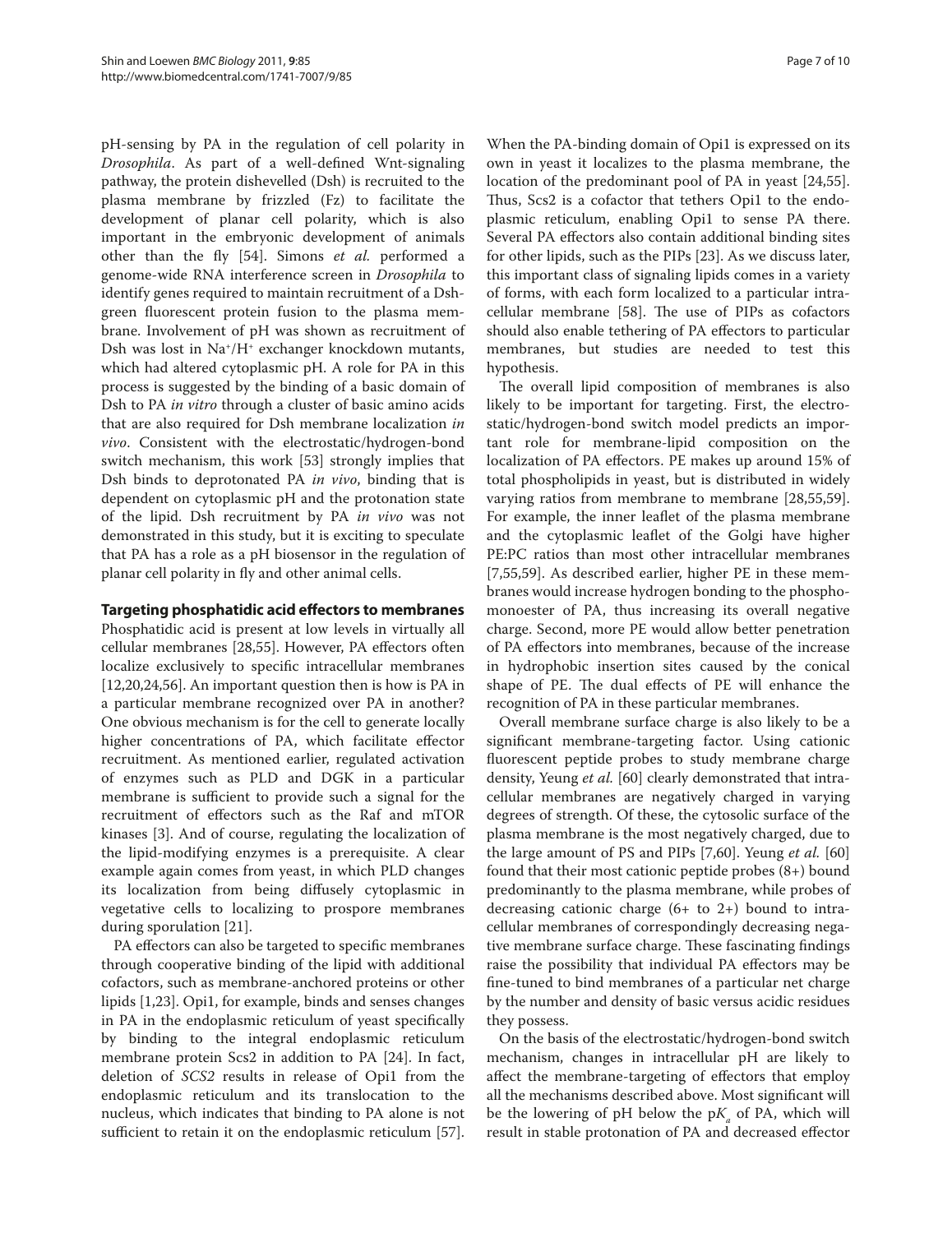binding. This should effectively override even substantial increases in local PA concentration due to enzyme action (for example, of PLD), as at low pH the effectors will have greatly reduced affinity for PA. Because lipid and protein composition varies between cellular membranes, and both are factors that fine-tune the  $pK_a$  of PA, the effects of changes in pH on effector binding will depend on the p*Ka* of PA in that particular membrane environment. For example, membranes that are rich in PE will lower the p*Ka* of PA and thus reduce pH effects on effector binding over the neutral pH range, but may enhance pH effects in more acidic compartments.

#### **Can phosphoinositides act as pH sensors as well?**

Along with PA, phosphomonoesters are found in other membrane lipids, including PIPs and certain sphingolipids [61,62]. PIPs are probably the best characterized class of membrane signaling lipids, and they regulate a multitude of important cellular processes [1,58,63]. Different PIPs are uniquely defined by phosphorylation of the inositol ring headgroup at different positions in varying combinations. PIPs have an important function as biomarkers for membrane recognition that helps define intracellular membrane compartments and localize organelle-specific activities. This is achieved through tight spatiotemporal regulation of their concentration by enzymes located in the particular membranes. Generally,  $PI(4,5)P_2$  is enriched in the plasma membrane,  $PI(4)P$  in the Golgi, and  $PI(3)P$  and  $PI(3,5)P<sub>2</sub>$  in the endosomal system, thus enabling clear recognition of these membranes by the cellular machinery [58].  $PI(4,5)P_2$  in the plasma membrane is a major regulator of endocytosis, cytoskeletal attachment and calcium release in the cell [64]. PI(4)P has important functions in the Golgi, where it is required for vesicle budding and secretion [63]. In endosomal membranes, generation of PI(3)P and PI(3,5)  $P_2$  acts as an important sorting signal for intracellular membrane trafficking [58].

But can PIPs act as  $pH$  sensors? The  $pK_{a}$  values of the phosphomonoester headgroups of various PIPs have been measured using 31P-NMR in model membranes and range from around 6 to around 8 [62,65]. Of these, the most acidic is  $PI(4)P$  with a  $pK_a$  of around 6.2, which should still titrate over physiological pH, but is possibly fine-tuned for more acidic compartments, consistent with its important function at the Golgi [65]. Of the polyphosphoinositides, Kooijman *et al.* [62] were able to measure the  $pK_a$  values for the 3' and 5' phosphates of  $PI(3.5)P_2$ , which are around 7.0 and 6.6, respectively. Similarly,  $PI(4,5)P_2$  has a p $K_a$  of around 6.5 in its 4<sup>'</sup> phosphate; the 5' phosphate could not be accurately measured, but is within the physiological range [65]. Thus, these PIPs are poised to titrate with changes in intracellular pH and will become protonated as

intracellular pH drops, similarly to PA. The differences in ionization behavior of the different PIPs can be explained largely on the basis of the electrostatic/hydrogen-bond switch mechanism [62].

If PIPs are to act as pH biosensors, then their protein effectors must discriminate between the various charged forms and follow the rules of the electrostatic/hydrogenbond switch mechanism. Canonical protein effectors bind to PIPs generally through structurally evolutionarily conserved binding domains, such as PH, PX, FYVE, ENTH and ANTH [1]. Non-canonical PIP-binding domains are also being found [66-69]. How these domains recognize these lipids varies greatly and includes combinations of 'specific' binding through distinct PIP-binding pockets, 'nonspecific' binding through electrostatic and hydrophobic interactions, and contributions from the physical properties of the membrane - for example, membrane curvature [1]. However, a common element shared with all binding domains is the requirement for electrostatic interaction with the phosphomonoesters of the lipids. Because PIPs also titrate within the physiological range, it is likely that at least some of these lipidprotein interactions will be pH-dependent as a result of the protonation state of the lipid.

But is there evidence for pH-dependent binding to PIPs? There are indeed examples, but in these cases the pH sensor is the protein rather than the lipid [70]. For example, ENTH, ANTH, and FYVE domains have been found to possess a critical pair of histidines in their PIPbinding sites, known as a 'histidine switch'. Like PA, histidines also possess a  $pK_a$  within physiological range, which enables their protonation with decreasing intracellular pH [71,72]. Protonation increases the overall positive charge of the effector, which enables stronger electrostatic interaction with the PIP and thus higher affinity at low pH [71,72]. Although the protein is the sensor in this case, the histidine switch sets a precedent that small changes in ionization strengths can indeed influence effector binding. Optimistically, therefore, it seems possible that changes in pH that alter the charge state of PIPs may also regulate binding. In the simplest case, such interactions are likely to be with effectors that lack histidine switches, although a combination of both could provide additional regulation or fine-tuning.

To sum up, intracellular pH is precisely regulated in cells to ensure proper cellular physiology. Evolution has elegantly exploited the simple chemistry of the phosphomonoester to enable lipids to act as pH biosensors. The discovery that lipids act as pH biosensors provides a simple general mechanism for cells to monitor and rapidly respond to changes in pH. For example, pH changes may signal changes in cellular metabolism, response to nutrients or other growth signals, intracellular transport or even pathogenic states, such as infection and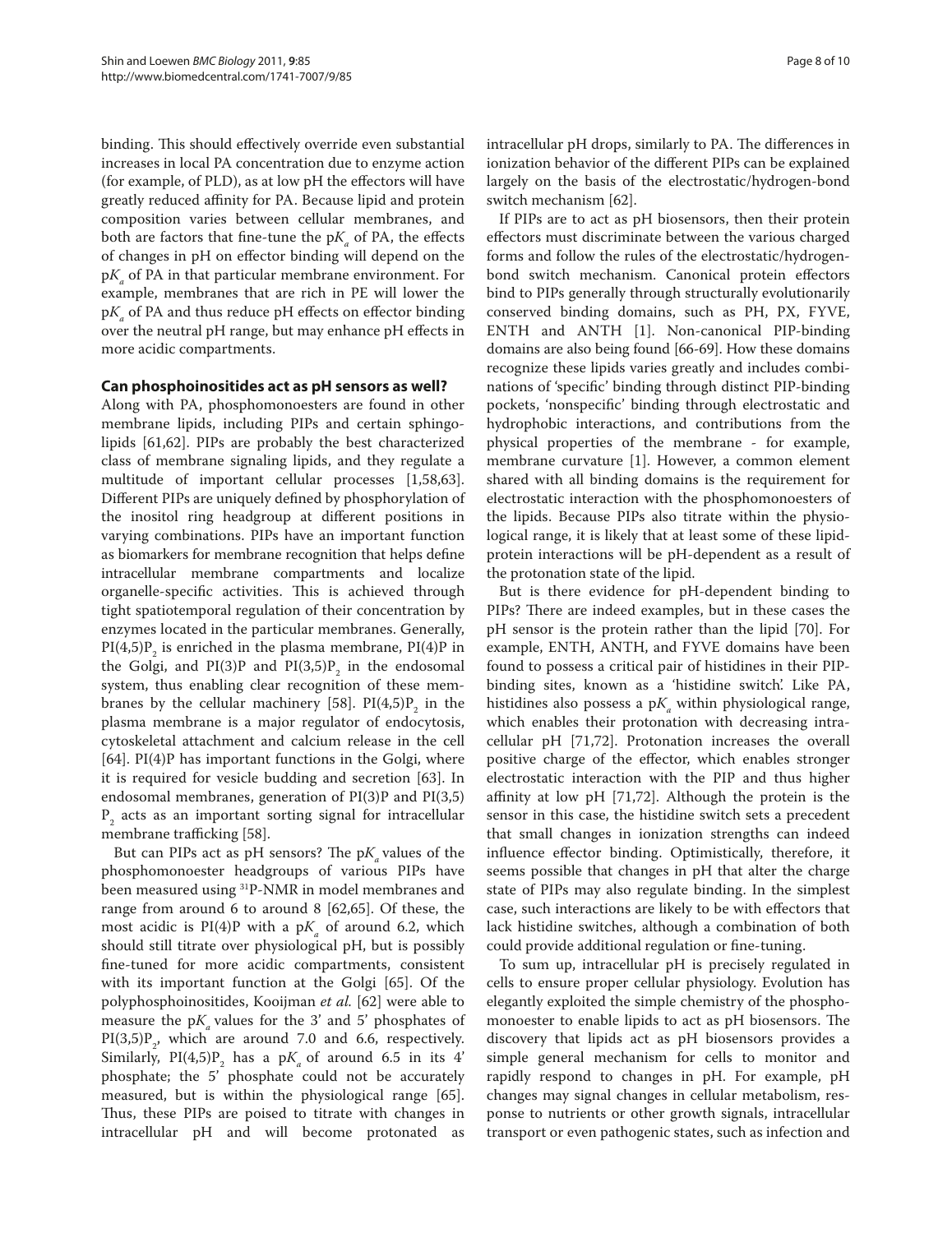cancer. According to the electrostatic/hydrogen-bond switch mechanism presented by Kooijman *et al.* [29], the unique ability of the phosphomonoester to form hydrogen bonds with lipids and proteins is both the source of its physiological pH-sensing capabilities and also provides the mechanism for pH-dependent effector binding. In the case of PA, protein effectors have evolved to sense both the charged state of PA as well as its loosening effect on the hydrophobic property of the membrane surface, and it is these properties combined that allow specific recognition of PA over other anionic lipids in membranes. The presence of other membranetargeting determinants in PA effectors provides additional specificity in their targeting to individual cellular membranes. An intriguing and important question that remains is whether other membrane lipids containing phosphomonoesters, such as PIPs, ceramide-1-phosphate, and diacylglycerol pyrophosphate, also function as pH biosensors. Given their physiological  $pK_a$  values, these lipids undoubtedly can detect pH changes in cells. However, it remains an open question whether evolution once again has exploited electrostatic/hydrogen-bond switch chemistry for effector protein binding, thus making these lipids true pH biosensors.

#### **Acknowledgements**

We wish to thank members of the Loewen lab for critical discussions on the manuscript. This work was supported by NSERC, CIHR, MSFHR, CFI, BCKDF and the Tula Foundation. JJHS is the recipient of an Alexander Graham Bell Canada Graduate Scholarship.

#### Published: 2 December 2011

#### **References**

- Lemmon MA: Membrane recognition by phospholipid-binding domains. *Nat Rev Mol Cell Biol* 2008, 9:99-111.
- 2. Bunney TD, Katan M: Phosphoinositide signalling in cancer: beyond PI3K and PTEN. *Nat Rev Cancer* 2010, 10:342-352.
- 3. Wang X, Devaiah SP, Zhang W, Welti R: Signaling functions of phosphatidic acid. *Prog Lipid Res* 2006, 45:250-278.
- 4. Athenstaedt K, Daum G: Phosphatidic acid, a key intermediate in lipid metabolism. *Eur J Biochem* 1999, 266:1-16.
- 5. Carman GM, Henry SA: Phospholipid biosynthesis in the yeast Saccharomyces cerevisiae and interrelationship with other metabolic processes. *Prog Lipid Res* 1999, 38:361-399.
- 6. Kohlwein SD: Triacylglycerol homeostasis: insights from yeast. *J Biol Chem*  2010, 285:15663-15667.
- 7. Vance JE, Steenbergen R: Metabolism and functions of phosphatidylserine. *Prog Lipid Res* 2005, 44:207-234.
- 8. Jenkins GM, Frohman MA: Phospholipase D: a lipid centric review. *Cell Mol Life Sci* 2005, 62:2305-2316.
- 9. Raghu P, Manifava M, Coadwell J, Ktistakis NT: Emerging findings from studies of phospholipase D in model organisms (and a short update on phosphatidic acid effectors). *Biochim Biophys Acta* 2009, 1791:889-897.
- 10. Zhao C, Du G, Skowronek K, Frohman MA, Bar-Sagi D: Phospholipase D2 generated phosphatidic acid couples EGFR stimulation to Ras activation by Sos. *Nat Cell Biol* 2007, 9:706-712.
- 11. Castellano E, Downward J: RAS Interaction with PI3K: more than just another effector pathway. *Genes Cancer* 2011, 2:261-274.
- 12. Rizzo MA, Shome K, Watkins SC, Romero G: The recruitment of Raf-1 to membranes is mediated by direct interaction with phosphatidic acid and is independent of association with Ras. *J Biol Chem* 2000, 275:23911-23918.
- 13. Rizzo MA, Shome K, Vasudevan C, Stolz DB, Sung TC, Frohman MA, Watkins SC, Romero G: Phospholipase D and its product, phosphatidic acid,

mediate agonist-dependent raf-1 translocation to the plasma membrane and the activation of the mitogen-activated protein kinase pathway. *J Biol Chem* 1999, 274:1131-1139.

- 14. Ghosh S, Strum JC, Sciorra VA, Daniel L, Bell RM: Raf-1 kinase possesses distinct binding domains for phosphatidylserine and phosphatidic acid. Phosphatidic acid regulates the translocation of Raf-1 in 12-Otetradecanoylphorbol-13-acetate-stimulated Madin-Darby canine kidney cells. *J Biol Chem* 1996, 271:8472-8480.
- 15. Fang Y, Vilella-Bach M, Bachmann R, Flanigan A, Chen J: Phosphatidic acidmediated mitogenic activation of mTOR signaling. *Science* 2001, 294:1942-1945.
- Foster DA: Phosphatidic acid signaling to mTOR: signals for the survival of human cancer cells. *Biochim Biophys Acta* 2009, 1791:949-955.
- 17. Foster DA: Regulation of mTOR by phosphatidic acid? *Cancer Res* 2007, 67:1-4.
- 18. Delon C, Manifava M, Wood E, Thompson D, Krugmann S, Pyne S, Ktistakis NT: Sphingosine kinase 1 is an intracellular effector of phosphatidic acid. *J Biol Chem* 2004, 279:44763-44774.
- 19. Spiegel S, Milstien S: Sphingosine 1-phosphate, a key cell signaling molecule. *J Biol Chem* 2002, 277:25851-25854.
- 20. Nakanishi H, de los Santos P, Neiman AM: Positive and negative regulation of a SNARE protein by control of intracellular localization. *Mol Biol Cell* 2004, 15:1802-1815.
- 21. Nakanishi H, Morishita M, Schwartz CL, Coluccio A, Engebrecht J, Neiman AM: Phospholipase D and the SNARE Sso1p are necessary for vesicle fusion during sporulation in yeast. *J Cell Sci* 2006, 119:1406-1415.
- 22. Mendonsa R, Engebrecht J: Phospholipase D function in Saccharomyces cerevisiae. *Biochim Biophys Acta* 2009, 1791:970-974.
- 23. Testerink C, Munnik T: Molecular, cellular, and physiological responses to phosphatidic acid formation in plants. *J Exp Bot* 2011, 62:2349-2361.
- 24. Loewen CJ, Gaspar ML, Jesch SA, Delon C, Ktistakis NT, Henry SA, Levine TP: Phospholipid metabolism regulated by a transcription factor sensing phosphatidic acid. *Science* 2004, 304:1644-1647.
- 25. Chen Y, Zheng Y, Foster DA: Phospholipase D confers rapamycin resistance in human breast cancer cells. *Oncogene* 2003, 22:3937-3942.
- 26. Stace CL, Ktistakis NT: Phosphatidic acid- and phosphatidylserine-binding proteins. *Biochim Biophys Acta* 2006, 1761:913-926.
- 27. Kooijman EE, Burger KN: Biophysics and function of phosphatidic acid: a molecular perspective. *Biochim Biophys Acta* 2009, 1791:881-888.
- 28. Young BP, Shin JJ, Orij R, Chao JT, Li SC, Guan XL, Khong A, Jan E, Wenk MR, Prinz WA, Smits GJ, Loewen CJ: Phosphatidic acid is a pH biosensor that links membrane biogenesis to metabolism. *Science* 2010, 329:1085-1088.
- 29. Kooijman EE, Tieleman DP, Testerink C, Munnik T, Rijkers DT, Burger KN, de Kruijff B: An electrostatic/hydrogen bond switch as the basis for the specific interaction of phosphatidic acid with proteins. *J Biol Chem* 2007, 282:11356-11364.
- 30. Kooijman EE, Carter KM, van Laar EG, Chupin V, Burger KN, de Kruijff B: What makes the bioactive lipids phosphatidic acid and lysophosphatidic acid so special? *Biochemistry* 2005, 44:17007-17015.
- 31. Veverka V, Crabbe T, Bird I, Lennie G, Muskett FW, Taylor RJ, Carr MD: Structural characterization of the interaction of mTOR with phosphatidic acid and a novel class of inhibitor: compelling evidence for a central role of the FRB domain in small molecule-mediated regulation of mTOR. *Oncogene* 2008, 27:585-595.
- 32. van den Brink-van der Laan E, Killian JA, de Kruijff B: Nonbilayer lipids affect peripheral and integral membrane proteins via changes in the lateral pressure profile. *Biochim Biophys Acta* 2004, 1666:275-288.
- 33. Kooijman EE, Chupin V, de Kruijff B, Burger KN: Modulation of membrane curvature by phosphatidic acid and lysophosphatidic acid. *Traffic* 2003, 4:162-174.
- 34. Burger KN, Demel RA, Schmid SL, de Kruijff B: Dynamin is membrane-active: lipid insertion is induced by phosphoinositides and phosphatidic acid. *Biochemistry* 2000, 39:12485-12493.
- 35. Carman GM, Henry SA: Phosphatidic acid plays a central role in the transcriptional regulation of glycerophospholipid synthesis in Saccharomyces cerevisiae. *J Biol Chem* 2007, 282:37293-37297.
- 36. Villa-Garcia MJ, Choi MS, Hinz FI, Gaspar ML, Jesch SA, Henry SA: Genomewide screen for inositol auxotrophy in Saccharomyces cerevisiae implicates lipid metabolism in stress response signaling. *Mol Genet Genomics* 2010, 285:125-149.
- 37. Martinez-Munoz GA, Kane P: Vacuolar and plasma membrane proton